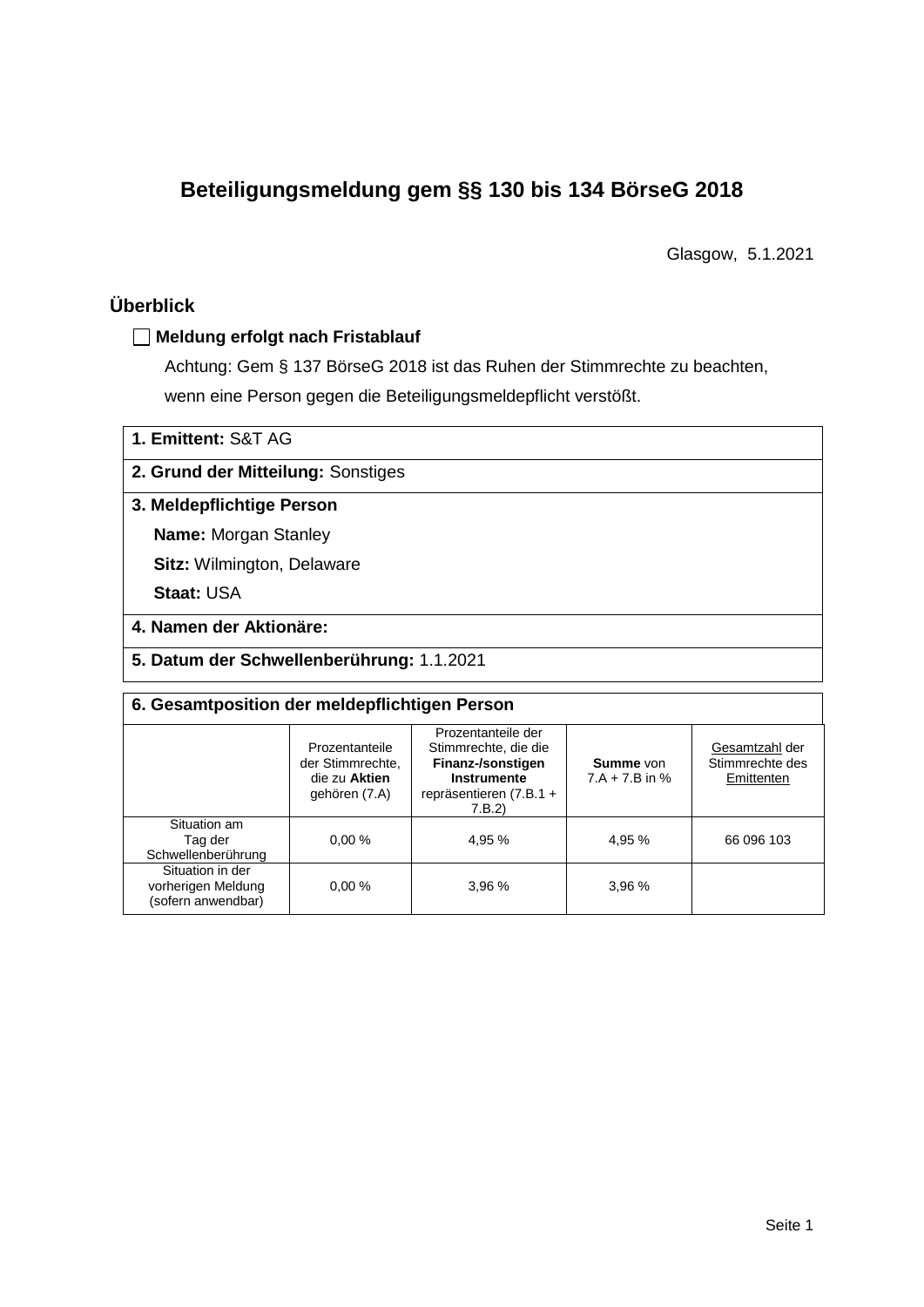## **Details**

 $\overline{\Gamma}$ 

## **7. Details über die gehaltenen Instrumente am Tag der Berührung der Schwelle:**

| A: Stimmrechte, die zu Aktien gehören |                                           |                                      |                                       |                                      |  |
|---------------------------------------|-------------------------------------------|--------------------------------------|---------------------------------------|--------------------------------------|--|
|                                       | Anzahl der Stimmrechte                    |                                      | Prozentanteil der Stimmrechte         |                                      |  |
| <b>ISIN der Aktien</b>                | <b>Direkt</b><br>$(S$ 130 BörseG<br>2018) | Indirekt<br>$(S$ 133 BörseG<br>2018) | Direkt<br>$(S$ 130 Börse $G$<br>2018) | Indirekt<br>$(S$ 133 BörseG<br>2018) |  |
| AT0000A0E9W5                          | 0                                         |                                      | 0.00%                                 | 0.00%                                |  |
| Subsumme A                            | 0                                         |                                      | 0.00%                                 |                                      |  |

| B 1: Finanzinstrumente / sonstige Instrumente gem § 131 Abs 1 Z 1 BörseG 2018                                                                        |             |              |           |        |  |  |
|------------------------------------------------------------------------------------------------------------------------------------------------------|-------------|--------------|-----------|--------|--|--|
| Anzahl der Stimmrechte<br>Prozentanteil der<br>die erworben werden<br>Ausübungsfrist<br>Art des Instruments<br>Verfalldatum<br>Stimmrechte<br>können |             |              |           |        |  |  |
| Right of recall over<br>securities lending<br>agreements                                                                                             | at any time | at any time  | 1728 509  | 2,62 % |  |  |
|                                                                                                                                                      |             | Subsumme B.1 | 1 728 509 | 2.62 % |  |  |

| B 2: Finanzinstrumente / sonstige Instrumente gem § 131 Abs 1 Z 2 BörseG 2018 |                                     |                |                                    |                           |                                     |
|-------------------------------------------------------------------------------|-------------------------------------|----------------|------------------------------------|---------------------------|-------------------------------------|
| Art des<br>Instruments                                                        | Verfalldatum                        | Ausübungsfrist | Physisches oder<br>Cash Settlement | Anzahl der<br>Stimmrechte | Prozentanteil<br>der<br>Stimmrechte |
| <b>Equity Swap</b>                                                            | From<br>06.09.2021 to<br>06.11.2023 | at any time    | Cash                               | 1 543 080                 | 2,33 %                              |
| <b>Retail Structured</b><br>Product                                           | 19.09.2068                          | at any time    | Cash                               | 3 0 0 0                   | 0.00%                               |
|                                                                               |                                     |                | Subsumme B.2                       | 1 546 080                 | 2,34 %                              |

 $\overline{\phantom{a}}$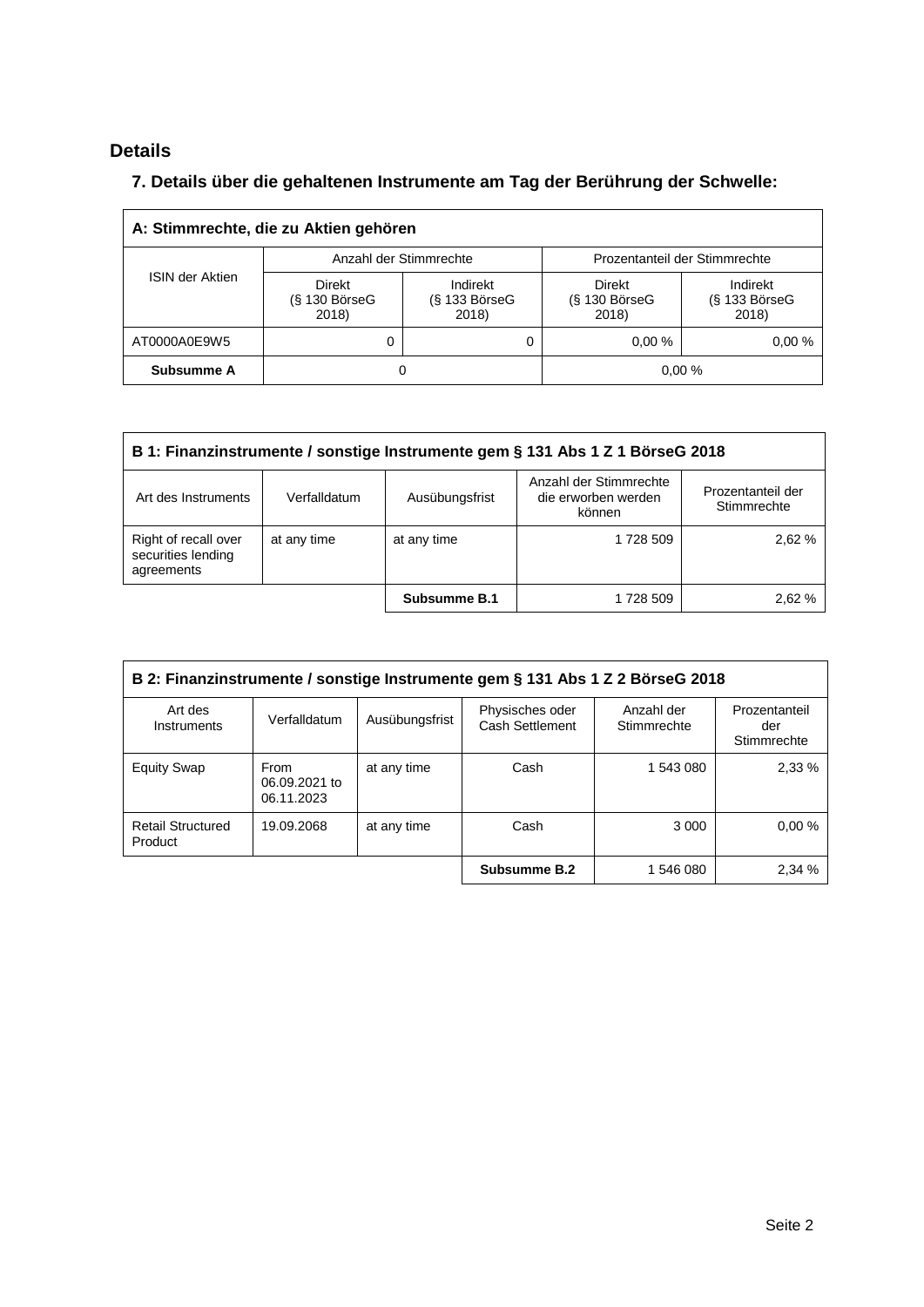## **8. Information in Bezug auf die meldepflichtige Person:**

Die meldepflichtige Person (Punkt 3) wird nicht von einer natürlichen/juristischen Person kontrolliert und kontrolliert auch keine andere Person, die direkt oder indirekt Instrumente am Emittenten hält.

 $\boxtimes$  Volle Kette der kontrollierten Unternehmen, über die die Stimmrechte und/oder Finanz-/sonstigen Instrumente gehalten werden, beginnend mit der obersten kontrollierenden natürlichen oder juristischen Person:

| Ziffer         | <b>Name</b>                                             | Direkt kontrolliert<br>durch Ziffer | Direkt gehaltene<br>Stimmrechte in<br>Aktien (%) | Direkt gehaltene<br>Finanz-<br>/sonstige<br>Instrumente $(\%)$ | <b>Total von beiden</b><br>(%) |
|----------------|---------------------------------------------------------|-------------------------------------|--------------------------------------------------|----------------------------------------------------------------|--------------------------------|
| 1              | Morgan Stanley                                          |                                     |                                                  |                                                                |                                |
| $\overline{c}$ | Morgan Stanley<br>Capital<br>Management,<br>LLC         | 1                                   |                                                  |                                                                |                                |
| 3              | Morgan Stanley<br>Domestic<br>Holdings, Inc.            | $\overline{2}$                      |                                                  |                                                                |                                |
| 4              | Morgan Stanley<br>& Co. LLC                             | 3                                   | 0,00%                                            | 1,41 %                                                         | 1,41 %                         |
| 5              | Morgan Stanley<br><b>Capital Services</b><br><b>LLC</b> | 3                                   | 0,00%                                            | 1,17%                                                          | 1,17 %                         |
| 6              | Morgan Stanley<br>International<br>Holdings Inc.        | 1                                   |                                                  |                                                                |                                |
| 7              | Morgan Stanley<br>International<br>Limited              | 6                                   |                                                  |                                                                |                                |
| 8              | Morgan Stanley<br>Investments<br>(UK)                   | 7                                   |                                                  |                                                                |                                |
| 9              | Morgan Stanley<br>& Co.<br>International plc            | 8                                   | 0,00%                                            | 2,38 %                                                         | 2,38 %                         |
|                |                                                         |                                     |                                                  |                                                                |                                |

#### **9. Im Falle von Stimmrechtsvollmacht**

Datum der Hauptversammlung: -

Stimmrechtsanteil nach der Hauptversammlung: - entspricht - Stimmrechten

## **10. Sonstige Kommentare:**

Notification is triggered due to the non-application of the Trading Book Exemption which is available under Article 130(4) of the Stock Exchange Act following the UK leaving the EU

Glasgow am 5.1.2021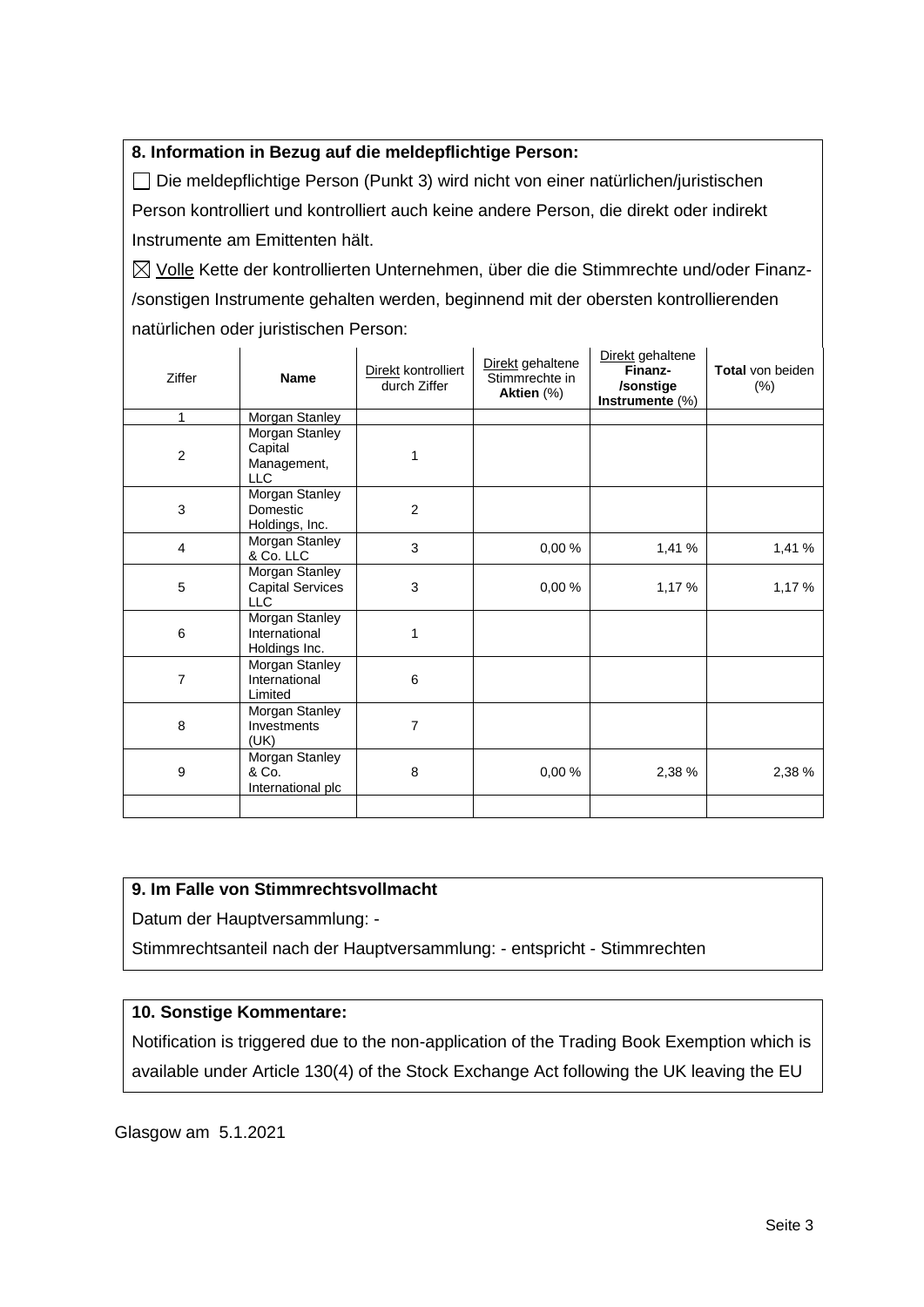# **Major holdings notification pursuant to Sec. 130 to 134 BörseG 2018**

Glasgow, 5.1.2021

### **Overview**

#### **Notification made after deadline**

Caution: In case of violations of major holdings notification rules, please pay attention to Section 137 BörseG 2018 (Suspension of voting rights)

| 1. Issuer: S&T AG |  |
|-------------------|--|
|                   |  |

#### **2. Reason for the notification:** Other

#### **3. Person subject to notification obligation**

**Name:** Morgan Stanley

**City:** Wilmington, Delaware

**Country:** USA

#### **4. Name of shareholder(s):**

**5. Date on which the threshold was crossed or reached:** 1.1.2021

#### **6. Total positions**

|                                                                                | % of voting rights<br>attached to<br>shares $(7.A)$ | % of voting rights<br>through<br>financial/other<br>instruments $(7.B.1 +$<br>7.B.2) | <b>Total</b> of both in %<br>$(7.A + 7.B)$ | Total number of<br>voting rights of<br>issuer |
|--------------------------------------------------------------------------------|-----------------------------------------------------|--------------------------------------------------------------------------------------|--------------------------------------------|-----------------------------------------------|
| Resulting situation on the<br>date on which threshold<br>was crossed / reached | 0.00%                                               | 4.95 %                                                                               | 4.95 %                                     | 66 096 103                                    |
| Position of previous<br>notification (if applicable)                           | 0.00%                                               | 3.96%                                                                                | 3.96%                                      |                                               |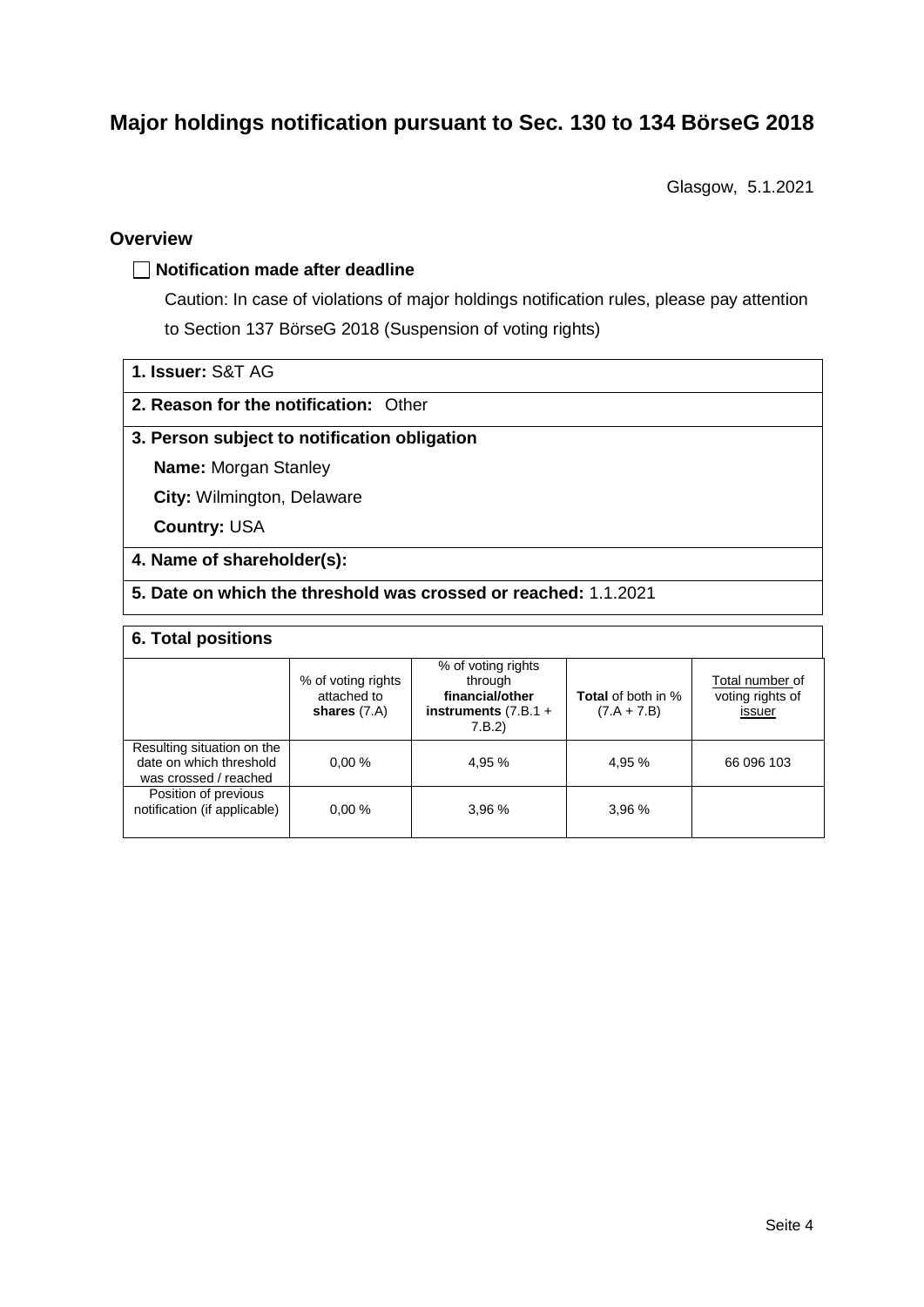## **Details**

## **7. Notified details of the resulting situation:**

| A: Voting rights attached to shares |                                           |                                      |                                    |                                      |  |
|-------------------------------------|-------------------------------------------|--------------------------------------|------------------------------------|--------------------------------------|--|
|                                     | Number of voting rights                   |                                      | % of voting rights                 |                                      |  |
| <b>ISIN Code</b>                    | <b>Direct</b><br>(Sec 130 BörseG<br>2018) | Indirect<br>(Sec 133 BörseG<br>2018) | Direct<br>(Sec 130 BörseG<br>2018) | Indirect<br>(Sec 133 BörseG<br>2018) |  |
| AT0000A0E9W5                        | 0                                         | 0                                    | 0.00%                              | 0.00%                                |  |
| <b>SUBTOTAL A</b>                   | 0                                         |                                      |                                    | 0.00%                                |  |

| B 1: Financial / Other Instruments pursuant to Sec. 131 para. 1 No. 1 BörseG 2018                                                                                             |             |                     |           |        |  |  |
|-------------------------------------------------------------------------------------------------------------------------------------------------------------------------------|-------------|---------------------|-----------|--------|--|--|
| Number of voting<br>rights that may be<br>Exercise Period<br>Type of instrument<br><b>Expiration Date</b><br>% of voting rights<br>acquired if the<br>instrument is exercised |             |                     |           |        |  |  |
| Right of recall over<br>securities lending<br>agreements                                                                                                                      | at any time | at any time         | 1 728 509 | 2.62%  |  |  |
|                                                                                                                                                                               |             | <b>SUBTOTAL B.1</b> | 1 728 509 | 2,62 % |  |  |

| B 2: Financial / Other Instruments pursuant to Sec. 131 para. 1 No. 2 BörseG 2018 |                                            |                    |                                      |                            |                       |
|-----------------------------------------------------------------------------------|--------------------------------------------|--------------------|--------------------------------------|----------------------------|-----------------------|
| Type of instrument                                                                | Expiration<br>Date                         | Exercise<br>Period | Physical /<br><b>Cash Settlement</b> | Number of<br>voting rights | % of voting<br>rights |
| <b>Equity Swap</b>                                                                | <b>From</b><br>06.09.2021 to<br>06.11.2023 | at any time        | Cash                                 | 1 543 080                  | 2.33%                 |
| <b>Retail Structured</b><br>Product                                               | 19.09.2068                                 | at any time        | Cash                                 | 3 0 0 0                    | 0.00%                 |
|                                                                                   |                                            |                    | <b>SUBTOTAL B.2</b>                  | 1 546 080                  | 2,34 %                |